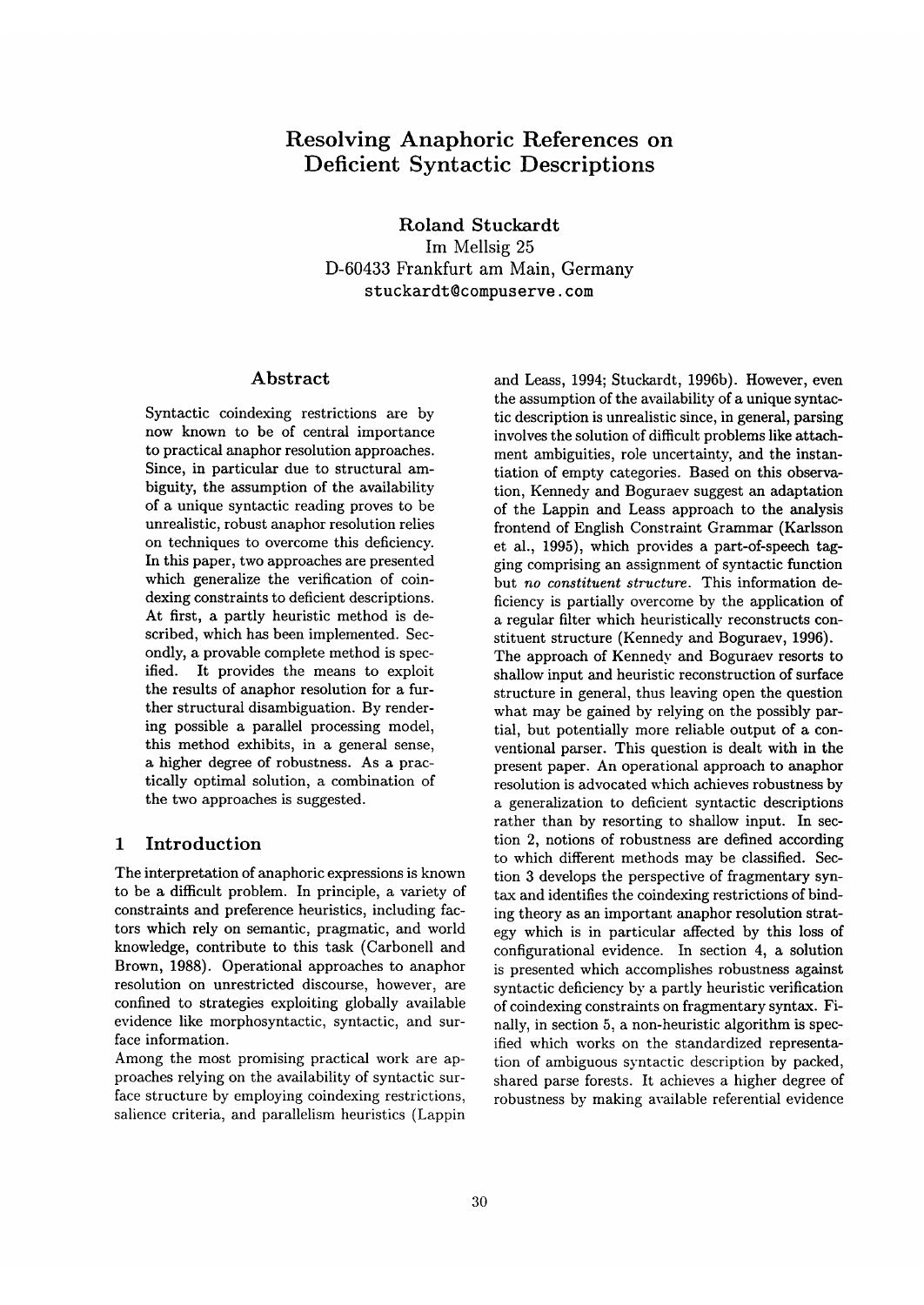for a further disambiguation of syntactic structure. A combination of the two approaches is suggested as the practically optimal solution.

#### 2 Notions of **Robustness**

### **2.1 Robustness in Natural Language**  Processing

In natural language processing in general, the robustness issue comprises the ability of a software system to cope with input that gives rise to *deficient descriptions* at some descriptional layer.<sup>1</sup> More or less implicit is the assumption that the system exhibits some kind of *monotonic behaviour:* the less deficient the description, the higher the quality of the output (Menzel, 1995).

Following Menzel further, this intuitive characterization may be refined. Processing should exhibit *autonomy* in the sense that complete failures at one stage of analysis should not cause complete failures at other stages of analysis or even a failure of the overall processing. Moreover, the processing model should ideally employ some kind of *interaction* between different stages of analysis: deficiency at one stage of analysis should be compensated by the information gained at other stages.

#### 2.2 **Robustness and** Anaphor Resolution

In the light of the above description, the robustness requirement for the anaphor resolution task may be rendered more precisely. In the aforesaid operational approaches, a *sequential processing model* is followed according to which anaphor resolution is performed by referring to the result of an *already completed* syntactic analysis. This architecture, however, tacitly ignores evidence for structural disambiguation that may be contributed by strong expectations at the referential layer (Stuckardt, 1996a). In terms of the general goals of robust processing, this means that, since there is no interaction, the robustness requirement merely shows up in form of the monotonicity and autonomy demands: the anaphor resolution module has to cope with deficient or shallow syntactic information. Besides the trivial way to achieve this kind of robustness by simply not exploiting deficient syntactic descriptions, the following two models may be followed:

*• the shallow description model:* by exploiting heuristic rules to reconstruct syntactic description, the anaphor resolution strategies are adapted to *shallow input data* which are never defective.<sup>2</sup>

*• the deficient description model:* by extending anaphor resolution strategies to work on a possibly ambiguous or incomplete description, *syntactic evidence is exploited as far as available.* 

In contrast to the approach of Kennedy and Boguraev, which is based on the shallow description model, the subsequent sections develop two methods that follow the deficient description model. At first, a new partly heuristic approach will be described. Secondly, a non-heuristic algorithm will be specified which establishes the conceptually superior degree of robustness through interaction: it makes available the results of anaphor resolution for syntactic disambiguation.

# 3 Fragmentary Syntax

#### 3.1 Phenomena

The main phenomena which give rise to *structural ambiguity* of syntactic descriptions are *uncertainty of syntactic function* (involving subject and direct object) and *attachment ambiguities* of prepositional phrases, relative clauses, and adverbial clauses. In the example

# *Peter observes the owner of the telescope with it.*

depending on the availability of disambiguating information, it may be uncertain whether the underlined prepositional phrase *with it* should be interpreted adverbially or attributively. From the configurational perspective, these ambiguities give rise to *fragmentary syntactic descriptions* which consist of several tree-shaped connected components. With the exception of the topmost tree fragment, all components correspond to a syntagma of type PP, S, or NP whose attachment or role assignment failed.

In addition, *cases in which no reading exists* give rise to fragmentary syntactic descriptions comprising the constituents whose combination failed due to constraint violation.

# 3.2 Fragmentary Syntax **and Anaphor**  Resolution

Among the anaphor resolution strategies potentially affected by fragmentary syntax are heuristics as well as constraints. Preference criteria like salience factors and syntactic parallelism are not affected by

<sup>&</sup>lt;sup>1</sup>The deficiency may result either because the input itself is deficient, or due to shortcomings of the processing resources, e.g. lexicon, grammar/parser, or semantic/pragmatic disambiguation.

 $2$ Here, the monotonicity demand of intuitive robustness virtually vanishes, since there is no longer a syntactic input prone to deficiency.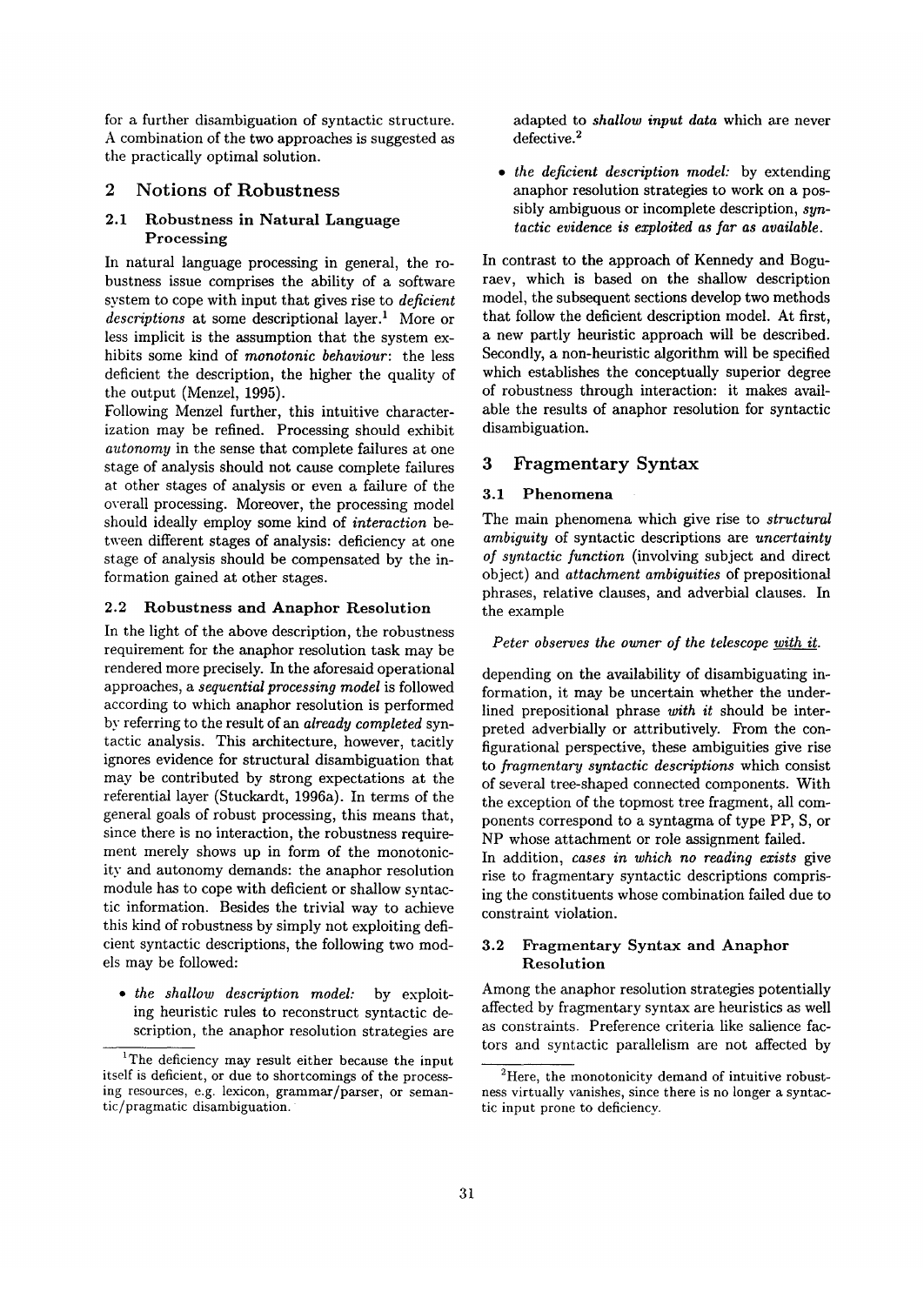all types of syntactic defects. Moreover, there is a plethora of heuristics which do not rely on syntactic function or structure. Structural coindexing constraints, however, may lose evidence in all above cases of fragmentary syntax. Since they are known to be of central importance to the antecedent filtering phase of operational anaphor resolution approaches, the subsequent discussion focuses on the impact of deficient surface structure description to this class of restrictions.

According to the Government and Binding Theory of Chomsky, the core of the syntactic coindexing restrictions is stated as follows

#### Definition 1 (binding principles)

- *(A ) A reflexive or reciprocal is bound in its binding category.*
- *(B) A pronominal is free (i.e. not bound) in its binding category.*
- *(C) A referring expression is free in any domain.*

where *binding category* denotes the next dominator containing some kind of subject (Chomsky, 1981), and *binding* is defined as *coindexed and ccommanding:* 

# Definition 2 (the c-command relation)

*Surface structure node X* c-commands *node Y if and only if the next "branching node" which dominates X also dominates Y and neither X dominates Y, Y*   $dominates X nor X = Y.$ 

A further structural well-formedness condition, commonly named *i-within-i filter,* rules out "referentially circular" coindexings, i.e. configurations matching the pattern  $[\alpha \dots [\beta \dots]_i]_i$ .

In the above example, the latter restriction comes to an application, licensing a coindexing of *telescope*  and *it* only if the PP containing *it* is not interpreted as an attribute to *telescope -* otherwise, in contradiction to the i-within-i condition, the pronoun would be contained in the NP of the tentative antecedent. Hence, if the PP attachment ambiguity has not been resolved prior to anaphor resolution, the fragmentary syntactic description does not contribute the configurational evidence which is necessary for definitely confirming antecedent candidate *telescope.* 

# 4 Checking Binding Constraints on Fragmentary Syntax

## 4.1 Basic Observations

The first step towards the verification of binding constraints on fragmentary syntax is suggested by the following observation:

*If the anaphor as well as the antecedent candidate are contained in the same connected component of the fragmentary syntactic description, no (direct) binding theoretic evidence is lost.* 

In this case, the verification of the binding restrictions of anaphor and antecedent will be possible in a non-heuristic manner, since the necessary positive  $(\rightarrow$  binding principle A) and negative ( $\rightarrow$  binding principles B, C) syntactic-configurational evidence is entirely available. $3$  If, however, the two occurrences belong to different fragments, relevant information may be lost.

These considerations give rise to a first solution: to be able to detect which one of the two cases holds, the descriptions of the discourse referent occurrences are supplemented with an attribute which uniquely identifies of the syntactic fragment to which the corresponding  $NP<sup>4</sup>$  belongs (e.g. a pointer to the root of the fragment, or a natural number). For a given pair of anaphor  $\alpha$  and antecedent candidate  $\gamma$ , the following procedure is applied:

*If anaphor*  $\alpha$  *and candidate*  $\gamma$  *occur in the same fragment, verify binding restrictions as in case of unique syntactic description. If they occur in different fragments, con* $sider \, \gamma \, a \, \, configurationally \, \, acceptable \, \, can$ *didate for a, but reduce the plausibility score associated with the pair*  $(\alpha, \gamma)$ *.* 

Consequently, in certain, recognizable cases, the robust binding constraint verification merely yields a *heuristic* approval of coindexing. The strategy loses a part of its former strictness because configurational evidence is only partially available.

#### **4.2 Rule Patterns**

Even in the disadvantageous case, a closer look at the tree fragments of anaphor and antecedent candidate may reveal additional information. Figure 1 shows rule patterns which exploit this evidence.<sup>5</sup>

<sup>3</sup>This statement, however, solely applies to the direct comparison of the involved occurrences, since in case of further, transitive coindexings, negative evidence stemming from decision interdependency (cf. (Stuckardt, 1996a)) may get lost.

<sup>&</sup>lt;sup>4</sup>This slightly sloppy assumption of a bijection between NP nodes of syntactic structure and discourse referent occurrences does not affect the validity of the subsequent discussion.

<sup>5</sup>The following notational conventions are used: round brackets delimit constituents; square brackets emphasize fragment boundaries;  $bc(X)$  denotes the binding category of surface structure node X; *bn(X)* denotes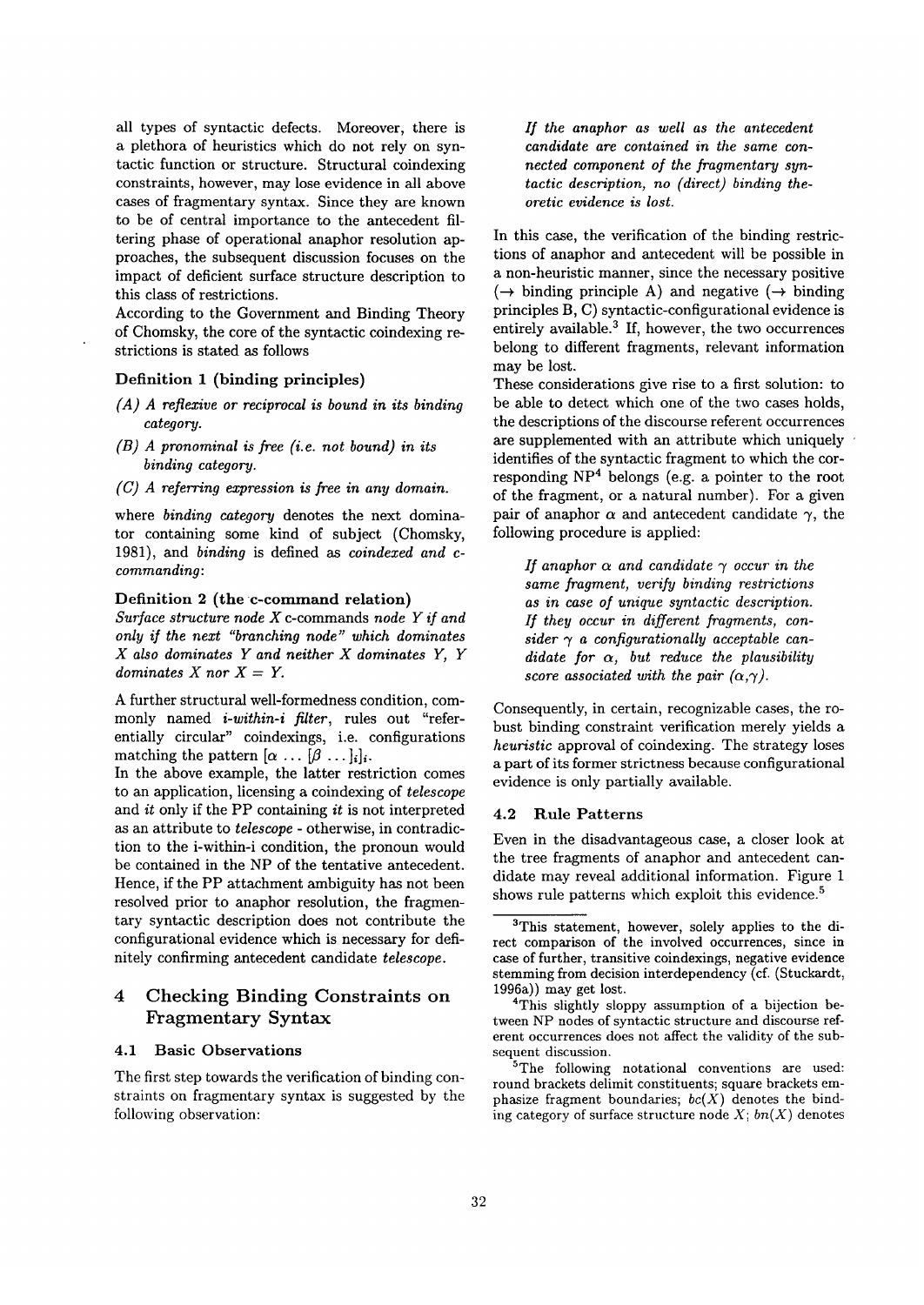$[F1] \sqrt{\{ \dots F_i = [\dots bc(\gamma)(\dots \gamma_{typeB} \dots) \dots], \dots, F_j = [\dots bc(\alpha)(\dots \alpha_{typeB} \dots) \dots], \dots \}}$  $[F2] * \{ \dots F_i = [\dots bn(\gamma)(\dots \gamma_{type\ B/C} \dots) \dots], \dots, F_j = [\dots bc(\alpha)(\dots \alpha_{type\ A} \dots) \dots] \dots \}$  $[FE1] \sqrt{\{... F_d = [... \gamma_{type} B/C ... ]}, ..., F_e = [... bc(\alpha)(... \alpha_{type} B ...) ... ] ...}$  $[FE2] * \{ \ldots F_d = [\ldots \gamma_{type\ B/C} \ldots], \ldots, F_e = [\ldots bc(\alpha)(\ldots \alpha_{type\ A} \ldots) \ldots] \ldots \}$  $[FE3] * \{ \dots F_d = [\dots \gamma_{type\,B/C} \dots], \dots, F_e = [\dots \alpha_{type\,C} \dots] \dots \}, \text{ if } \gamma \text{ c-commands } \alpha$ independently of the attachment choice  $[FE4] * \{ \dots F_d = [\dots \alpha_{typeA} \dots], \dots, F_e = [\dots \gamma_{typeB/C} \dots], \dots \}, \text{ if } root(F_e) \neq \gamma$ Figure 1: rule patterns for binding constraint verification on fragmentary syntax

In fragmentations matching pattern  $[Fl]$ , both fragments are constituents which contain the binding categories  $bc(\alpha)$  and  $bc(\gamma)$  of the respective occurrences  $\alpha$  and  $\gamma$  of type B. In particular, this implies that the fragments may not be attached in a way that one occurrence locally c-commands the other. Therefore, in both cases, binding principle B is respected, and the coindexing of  $\alpha$  and  $\gamma$  is *nonheuristically* approved.

Conversely, if pattern [F2] is matched,  $\gamma$  is definitively ruled out as the local antecedent prescribed for type A anaphor  $\alpha$ : it is impossible to connect the two fragments in a way that  $\gamma$  locally c-commands  $\alpha$ . Here, the fragment of the candidate is only required to contain the branching node of  $\gamma$ , because this suffices to preclude that  $\gamma$  c-commands  $\alpha$  if  $F_i$ is embedded in  $F_i$ .

For certain successive fragment pairs, the parsing result comprises additional information about immediate or transitive *embedding.* Based on this evidence, further non-heuristic rules ([FEi],[FE2], [FE3], and [FE4]) become applicable  $(F_d =$  dominating fragment,  $F_e$  = embedded fragment).

This list may be supplemented by rules which are based on more subtle configurational case distinctions, and, moreover, by *heuristic rules* which employ standardized assumptions about typical decision patterns of structural disambiguation. With each of the latter rules, an *individual* decision plausibility weight may be associated.

In an application context, the extension of heuristic rules should be limited to configurations which are known to be of practical relevance. Based on a suitable corpus annotated with syntactic and referential information, it should be possible to determine probabilities for different coindexing configurations by a statistical distribution analysis. These probabilities may then be used to derive promising plausibility weighted rules.

#### 4.3 An example

The following example illustrates the application of some of the above rules:<sup>6</sup>

 $Der$  Mann hat den Präsidenten besucht, *der ihn yon sich iiberzeugte.* 

*"The man has the president visited, who him from himself convinced."* 

Because of the intervening past participle, the relative clause may be interpreted as an attribute to either *Mann* or *Prdsidenten.* Hence, syntactic ambiguity arises, yielding a surface structure description which consists of the following two fragments

$$
(S \text{ Mann} \textit{ (VP Präsident)})
$$
\n
$$
(S \text{ der} \textit{ (VP ihn} \textit{ (VP (PP sich))}))
$$

In addition, it is known that the second fragment is embedded in the first. There are three pronominal anaphors to be resolved: the reflexive pronoun *sich*  of type A, the nonreflexive pronoun *ihn* of type B, and the relative pronoun *der* of type B.

For the reflexive pronoun *sieh,* the syntactic restrictions may be applied nonheuristically. Candidates *der* and *ihn* are contained in the same surface structure fragment. Consequently, binding theoretic evidence is completely available. Since the candidates locally c-command *sich,* they are both determined to be possible antecedents. The two candidates *Mann*  and *Präsident*, however, occur in the other fragment. Hence, it is attempted to apply one of the above rule

the branching node dominating  $X$  according to the ccommand definition; the subscript of  $X_{typeY}$  denotes that the binding theoretic class of the occurrence contributed by X is  $Y \in \{A, B, C\}$ , e.g.  $P_{type\ B}$  is a pronominal.  $\sqrt{\prime}$  indicates that a rule pattern admits/forbids coindexing.

 ${}^{6}$ The example is given in German, because the structural ambiguity comes out more strikingly.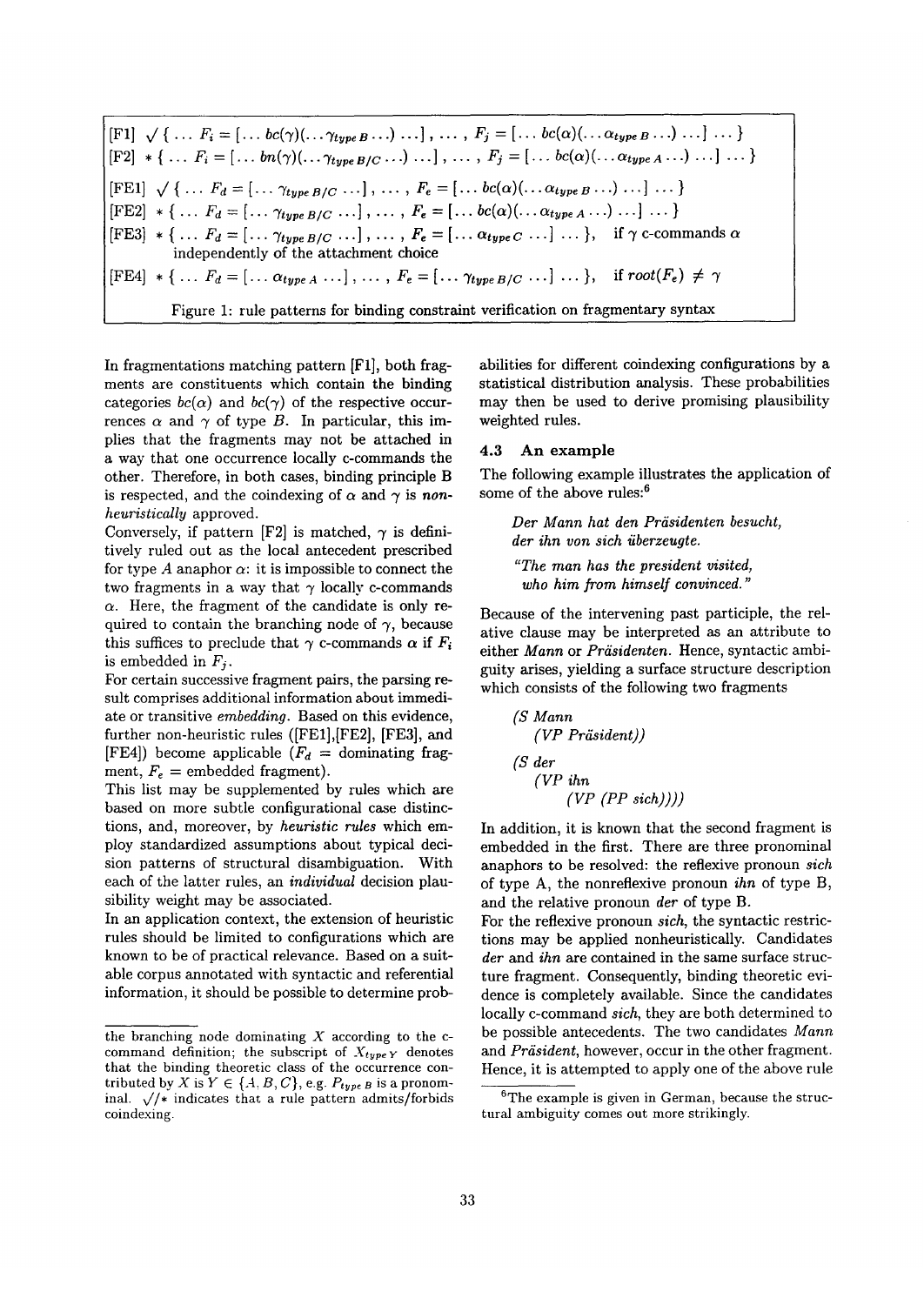patterns. Since the reflexive pronoun is of binding theoretic type A, and the fragment in which it occurs contains its binding category (the S node of the relative clause), the  $F_e$  fragment pattern of rule [FE2] is matched; analogously, the (dominating) fragment containing the type C candidates matches the  $F_d$ fragment pattern. Hence, rule [FE2] applies: it nonheuristically rules out *Mann* as well as *Präsident*.

Similarly, for the pronouns *ihn* and *der,* type C candidates *Mann* and *Präsident* are definitively confirmed. Since these anaphors are of type B, the  $F_e$ fragment pattern of rule [FEll is matched. Moreover, the (dominating) antecedent candidate fragment matches pattern  $F_d$ . Consequently, [FE1] applies and predicts the admissibility of the candidates.

# 4.4 An **Implementation**

The above technique for achieving robustness according to the deficient description model has been integrated into an anaphor resolution system for German text (Stuckardt, 1996b).<sup>7</sup> At present, only nonheuristic rules are employed.

In a quantitative evaluation on a corpus of architect biographies (Lampugnani, 1983), the algorithm correctly resolved about 82 per cent of type B pronouns (including possessives). In an idealized test scenario in which correct syntactic readings were manually provided, a precision of 90 per cent was obtained. Hence, on fragmentary syntax, the result quality only decreases by 8 points of percentage. Compared with the 75 per cent achieved by the shallow description approach of Kennedy and Boguraev, this indicates that approaches to robust anaphor resolution which follow the deficient description model may achieve a higher precision. A principled, instructive comparison based on a broader set of text genres has to confirm this improvement.

# **5 A Complete Algorithm**

By the nonheuristic rules of the above method, only those parts of surface structure description are exploited which are valid independently of further disambiguation. It is, however, possible to follow a more principled approach which utilizes configurational evidence that is confined to certain readings. As it will be shown in the following, this may be achieved by tracing the reading dependency of antecedent decisions relying on particular configurations. Through this technique, the results of referential disambiguation can be utilized as evidence for further narrowing structural ambiguity.

#### 5.1 **Dominance Relations in** Packed Shared **Forests**

Following a standardized framework, ambiguous parsing results are henceforth assumed to be represented as *packed shared forests* (PSFs) (Tomita, 1985). In this representation, structural ambiguity is encoded by *packing* different derivation variants of input substrings into single interior nodes. Moreover, subtrees common to different readings are allowed to be *shared*. Formally, such a parse forest can be described as a *directed acyclic graph* (DAG) with a distinguished topmost element, and leaves corresponding to input words.

Given a PSF T with nodes  $V = \{v_1, \ldots, v_k\}$ , let  $P(v_1),\ldots,P(v_k)$  be the respective derivation variants according to packing. Hence,

$$
n := \prod_{i=1}^k |P(v_i)|
$$

denotes the maximum number of readings (parse trees) represented by  $T$ . Consequently, sets of readings may be specified by bit vectors of length  $n$ .

The application of binding principles crucially rests on the availability of information about dominance relations between parse tree nodes. In ambiguous structure, configurational relations may be confined to certain subsets of readings. The idea now is to qualify dominance information by bit vectors of length *n*. For each pair  $(v_i, v_o)$  consisting of an interior node  $v_i$  and an occurrence contributing node  $v_o$  (usually preterminal), vectors  $ad(v_i, v_o)$ and  $\vec{ld}(v_i, v_o)$  are introduced. Vectors  $\vec{ad}(v_i, v_o)$  and  $\overline{ld}(v_i,v_o)$  characterize the readings in which  $v_i$  arbitrarily dominates, or (in the sense of binding theory) locally dominates *Vo.* Based on these vectors, it will be possible to apply the binding restrictions in a reading sensitive way.

By generalizing a technique for unambiguous syntax (Correa, 1988), the reading-qualified dominance information may be precomputed as follows. $8$  The tree traversal process starts at the preterminal nodes which are assumed to be shared among all readings. (If this condition is not satisfied, a preprocessing is performed which, by topdown propagation, determines reading characterization vectors which are then taken for a *qualified* initialization of the vectors  $\overrightarrow{Id}$  and  $ad.$ ) Each preterminal node  $v_p$  is assigned the following vectors:

$$
\vec{ad}(v_p, v_o) = \vec{ld}(v_p, v_o) := \begin{cases} (1, \ldots, 1), & v_p = v_o \\ (0, \ldots, 0), & v_p \neq v_o \end{cases}
$$

 ${}^{7}$ In its principal layout, the algorithm coincides with the one that will be described in section 5.3.

<sup>&</sup>lt;sup>8</sup> Alternatively, this information may be determined on demand of the anaphor resolution task.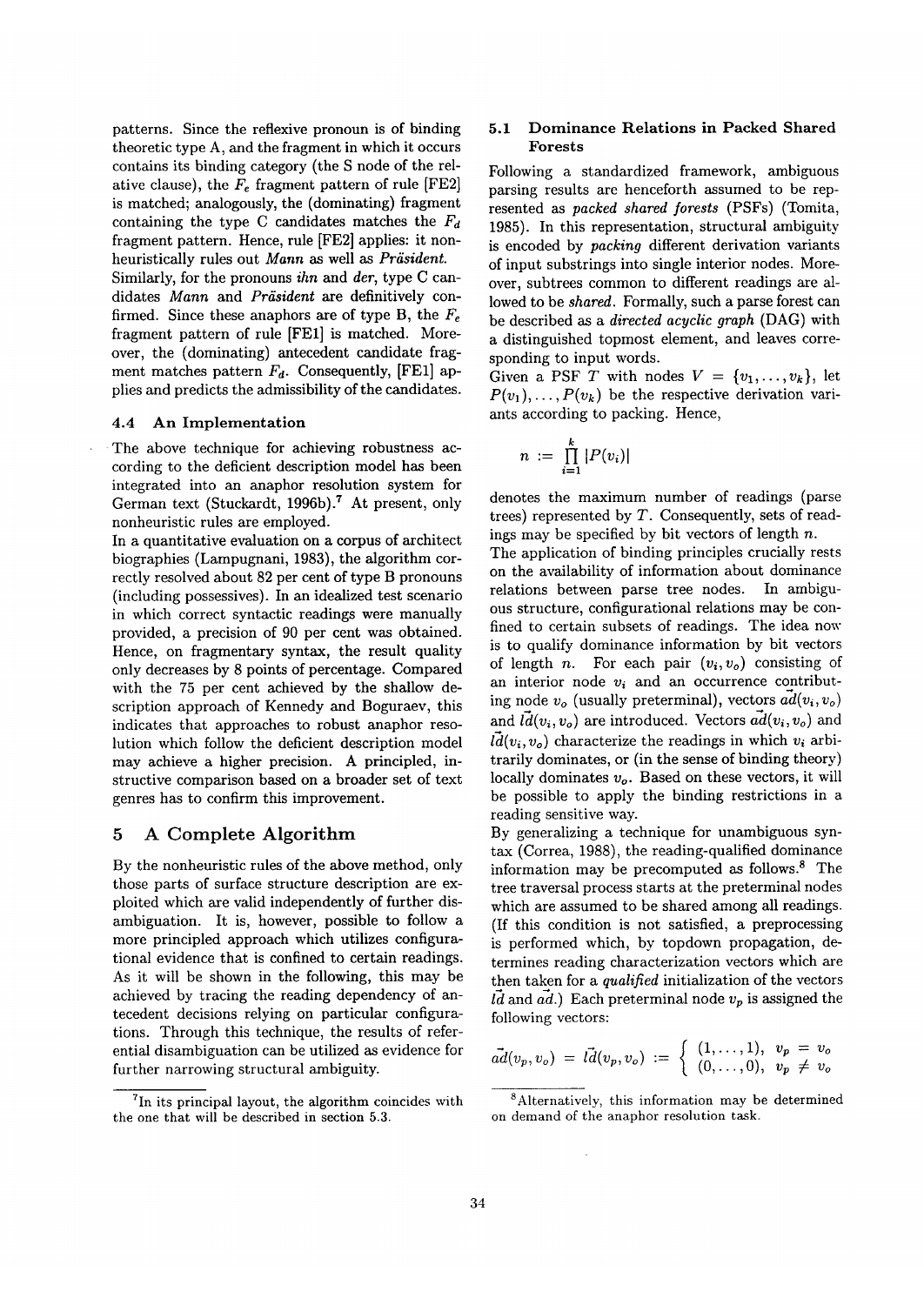$$
\vec{ad}(v_i, v_o) := \bigvee_{1 \le m \le |P(v_i)|} (\vec{p}(P(v_i), m) \wedge (\bigvee_{v_d \in D(P(v_i), m)} \vec{ad}(v_d, v_o)))
$$
\n
$$
\vec{ld}(v_i, v_o) := \begin{cases}\n\bigvee_{1 \le m \le |P(v_i)|} (\vec{p}(P(v_i), m) \wedge (\bigvee_{v_d \in D(P(v_i), m)} \vec{ld}(v_d, v_o))), \text{ if } \neg bcateg(v_i)) \\
(0, \ldots, 0), \text{ if } bcateg(v_i)\n\end{cases}
$$
\nFigure 2: bottom-up computation of dominance vectors

The computation proceeds bottom-up as follows. Let  $v_i$  be an interior node for which all descendants of all derivation variants in  $P(v_i)$  have already been processed. By taking into consideration whether the node delimits a local domain of binding, the vectors are assigned as shown in figure 2 (the operators  $\Lambda$ and  $\vee$  denote bitwise conjunction and disjunction of vectors, respectively).

The computation of the vectors  $\vec{ad}(v_i, v_o)$ , which characterize the readings in which  $v_i$  arbitrarily dominates *vo,* denotes the basic case. The outermost vector disjunction sums over the derivation variants  $P(v_i)$  which, due to packing, exist for the interior node  $v_i$ . Bit vector  $\vec{p}(P(v_i), m)$  acts as a filter characterizing the subset of readings in which the  $m^{th}$  derivation variant of  $v_i$ ,  $1 \leq m \leq |P(v_i)|$ , is valid? For each derivation variant, there exists a set  $D(P(v_i), m)$  of descendants  $v_d$  which correspond to nonterminals on the right-hand side of the respective rewriting rule. The nodes that are dominated by these nonterminals are transitively dominated by  $v_i$ . Hence, the overall result is obtained by recursively summing up the individual contributions of the descendants and qualifying them by conjoining them with  $\vec{p}(P(v_i), m)$ .

Vectors  $\vec{ld}(v_i, v_o)$ , which characterize the readings in which  $v_i$  locally dominates  $v_o$ , are computed similarly. The only difference arises if *vi* delimits a local domain of binding. In this case, the dominance relation computation starts from scratch, i.e. with the zero vector.

# **5.2 Binding Principle Verification on**  Packed Shared Forests

The vectors  $\vec{ad}(v_i, v_o)$  and  $\vec{ld}(v_i, v_o)$  are used to perform referential disambiguation which is sensitive to structural ambiguity. For this purpose, during anaphor resolution, each pair of anaphor  $\alpha$  and antecedent candidate  $\gamma$  (identified with the corresponding preterminal nodes) is assigned a vector  $\vec{r}(\alpha,\gamma)$  characterizing the readings under which a coindexing of  $\alpha$  and  $\gamma$  is configurationally admissible. By taking into account the respective binding principles,  $\vec{r}(\alpha, \gamma)$  may be determined as follows:

$$
\vec{r}(\alpha,\gamma) := (\bigvee_{v \in bn(\gamma)} (\vec{p}(P(v),m) \wedge b\vec{p}_s(v,\alpha)))
$$
  
 
$$
\wedge (\bigvee_{v \in bn(\alpha)} (\vec{p}(P(v),m) \wedge b\vec{p}_w(v,\gamma)))
$$

where  $bn(x)$  represents the set of dominators of a node x which are branching nodes for  $x$  in the sense of the c-command definition. The first conjunct specifies the bitvector characterizing the subset of readings under which the binding principle of the anaphor  $\alpha$  is (constructively) satisfied. Analogously, the second conjunct describes the (unconstructive) binding principle verification for the antecedent candidate  $\gamma$ . In both cases, branching nodes v have to be considered because they determine the starting point for the application of the dominance information. Since the property of being a branching node relatively to another node may in general depend on packing variants, reading dependency arises. Again, this subtlety is modeled by adding up a set of disjuncts which are qualified by vectors  $\vec{p}(P(v),m)$ ,  $v \in bn(x)$ . Here, these vectors characterize the subset of readings in which the property of being a branching node relatively to node  $x$  holds for  $v$ . The strong (constructive) and weak (unconstructive) verification of binding principles is accomplished by a conjunction with vectors  $b\vec{p}_s(v, \alpha)$  and  $b\vec{p}_w(v, \gamma)$ , respectively, which, depending on the applicable binding principle, exploit the reading-qualified domination information:

$$
b\vec{p}_s(v_1, v_2) := \begin{cases} \n\frac{\vec{l}d(v_1, v_2)}{\vec{l}d(v_1, v_2)}, & \text{if } \text{bttype}(v_2) = A \\ \n\frac{\vec{l}d(v_1, v_2)}{\vec{a}d(v_1, v_2)}, & \text{if } \text{bttype}(v_2) = C \n\end{cases}
$$
\n
$$
b\vec{p}_w(v_1, v_2) := \begin{cases} \n\frac{(1, \ldots, 1)}{\vec{a}d(v_1, v_2)}, & \text{if } \text{bttype}(v_2) = A \\ \n\frac{\vec{a}d(v_1, v_2)}{\vec{a}d(v_1, v_2)}, & \text{if } \text{bttype}(v_2) = C \n\end{cases}
$$

The sole difference between the strong and the week

<sup>9</sup>Upon fixation of a particular encoding scheme for reading characterization, vectors  $\vec{p}(P(v_i),m)$  may be computed according to a simple formula.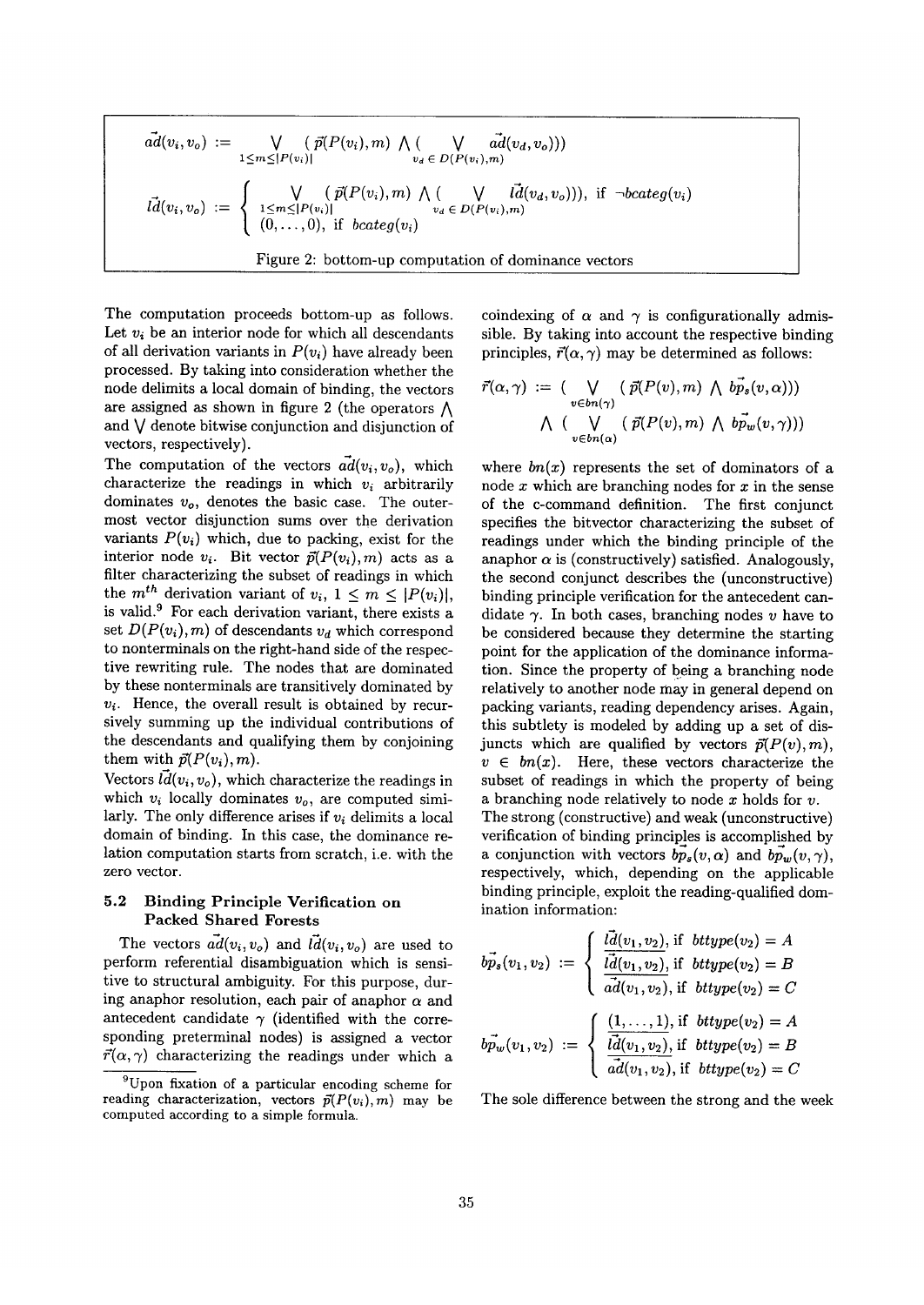- 1. For each anaphoric NP  $\alpha$ , determine the set of admissible antecedents  $\gamma$ :
	- (a) Verify morphosyntactic or lexical agreement with  $\gamma$
	- (b) If the antecedent candidate  $\gamma$  is intrasentential: by checking that  $\vec{r}(\alpha, \gamma) \neq (0, \ldots, 0)$ , verify that i. the binding restriction of  $\alpha$  is constructively satisfied,
		- ii. the binding restriction of  $\gamma$  is not violated.
	- (c) If  $\alpha$  is a type B pronoun, antecedent candidate  $\gamma$  is intrasentential, and, according to surface order,  $\gamma$  follows  $\alpha$ , verify that  $\gamma$  is *definite*.
- 2. Scoring and sorting:
	- (a) For each remaining anaphor-candidate pair  $(\alpha_i, \gamma_j)$ , determine, according to salience and parallelism heuristics, the numerical plausibility score  $v(\alpha_i, \gamma_j)$ .
	- (b) For each anaphor  $\alpha$ : sort candidates  $\gamma_j$  according to decreasing plausibility  $v(\alpha, \gamma_j)$ .
	- (c) Sort the anaphors  $\alpha$  according to decreasing plausibility of their individual best antecedent candidate.
- Antecedent Selection: Initialization  $r^* := (1, \ldots, 1)$ . Consider anaphors  $\alpha$  in the order determined in step 2c. Suggest antecedent candidates  $\gamma(\alpha)$  in the order determined in step 2b. Select  $\gamma(\alpha)$  as candidate if there is no interdependency, i.e. if **3.** 
	- (a) the morphosyntactic features of  $\alpha$  and  $\gamma(\alpha)$  are still compatible,
	- (b) for each NP  $\delta$  whose coindexing with  $\gamma(\alpha)$  has been determined in the *current* invocation of the algorithm: the coindexing of  $\alpha$  and  $\delta$  which results as a side effect when chosing  $\gamma(\alpha)$  as antecedent for  $\alpha$  does *not violate* the binding principles, i.e.  $\vec{r}(\alpha, \delta) \neq (0, \ldots, 0)$ . (Here, for both occurrences, the weak predicate  $bp_w$  applies.)
	- (c)  $r^* := r^* \wedge (\bigwedge_{\delta, \alpha \text{ as above}} \vec{r}(\delta, \alpha)) \wedge \vec{r}(\alpha, \gamma) \text{ does not become } (0, \ldots, 0).$

Figure 3: robust anaphor resolution on PSFs

version holds for type A occurrences. While binding principle A constructively demands the *existence* of a local binder, it does not preclude further nonlocal coindexings. This prediction is in accordance with the following, intuitively acceptable example:

#### *The barber<sub>i</sub> admits that he<sub>i</sub> shaves himself<sub>i</sub>.*

During the *candidate filtering* phase of anaphor resolution, compliance with the binding theoretic disjoint reference rules is now verified by computing vectors  $\vec{r}(\alpha, \gamma)$ .  $\gamma$  is considered a suitable candidate for  $\alpha$  only if  $\vec{r}(\alpha, \gamma)$  is not completely zero. In the course of the *antecedent selection* phase, the vectors of the individual decisions as well as the vectors pertaining to dynamically resulting transitive coindexings are conjoined to form a vector  $\vec{r}^*$  which characterizes the overall reading dependency:

$$
\vec{r^*} = \bigwedge_{X \text{ and } Y \text{ coincated}} \vec{r}(X, Y)
$$

This gives rise to a further restriction which has to be checked during the decision interdependency test step: to assure the existence of an overall reading, only choices may be combined for which  $r^*$  does not become the zero vector.

# **5.3 An** Algorithm

Figure 3 shows an anaphor resolution algorithm which employs the above specified method. In step

1, restrictions are applied. By determining vectors  $\vec{r}(\alpha, \gamma)$ , the binding constraints are verified. In step 2, numerical preference scoring and sorting is performed.<sup>10</sup> Finally, in step 3, antecedent selection takes place. Only decisions are combined which do not interdepend. The reading compatibility is verified by the stepwise computation of vector  $\vec{r}$ .<sup>11</sup>

A theoretical analysis shows that, under the assumption of a clever organization of the computation, the number of bitvector conjunctions and disjunctions (including dominance vector determination) is bounded by  $O(bq^2 + s)$ , where q is the number of occurrence contributing NPs, s denotes the size of the PSF, and b stands for the maximal degree of branching due to packing and sharing. For natural language grammars, it is justified to assume that  $b$  is a  $(\text{small})$  constant.<sup>12</sup> The complexity of sorting in step 2 is  $O(q^2 \log(q))$ . Hence, the overall time complexity of the approach amounts to  $O(q^2(n + \log(q)) + s)$ . The practical contribution of  $n$ , however, is reduced: in a reasonable implementation, the conjunction or disjunction of w bits ( $w =$  processor word length)

<sup>&</sup>lt;sup>10</sup>The optimal choice of preference factors and weights remains to be investigated; at least some of the criteria which have been investigated by (Lappin and Leass, 1994) do not immediately generalize to deficient syntax.

 $11$ In some cases, it may be necessary to retract decisions. Hence, step 3 has to be supplemented with a backtracking facility.

<sup>&</sup>lt;sup>12</sup>In the general case, however, *b* may be  $\Theta(|V|)$ .